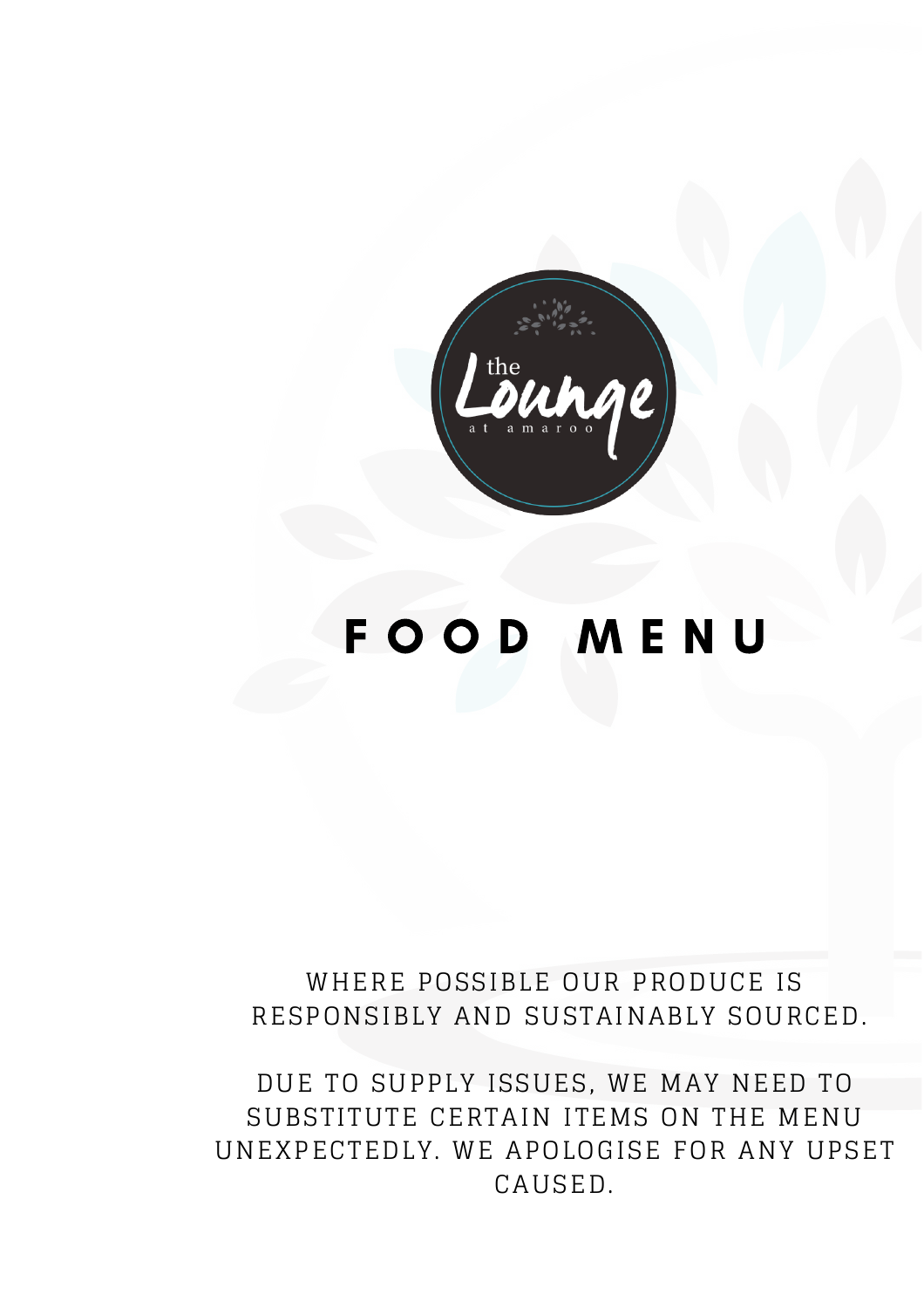#### ENTREE

**PRAWNS** (gf/dfo) - with chilli-soy butter & citrus salad BRISKET (gf/dfo) cauliflower puree, cripsy shallots, smokey bourbon glaze SCALLOPS (gf/dfo) - pan-seared with duck breast & carrot puree **CAULIFLOWER BITES** (gf/df/v/vg/N) - with salad & sriracha-peanut sauce BRUSCHETTA PEPERONATA (gfo/dfo/v) - capsicum, tomato, herbs & EVOO **LAMB RAGU** (gf/df) - slow braised with tomato, rosemary & crispy flat bread

## MAIN

SIRLOIN OR RIB-EYE\* (gf) - with potato gratin, baby carrots, greens & choice of sauce \*rib-eye is an extra \$15 on top of the set course price

FISH OF THE DAY (gfo/dfo) - please check our specials or ask our staff

CURRY (gf/df/v/vgo) - with coconut, papadums, pilaf rice, chutney & tzatziki. Add chicken or prawns to your curry for an extra \$8

**BAKED EGGPLANT** (gf/df/v/vgo) - stuffed with Mediterranean cous cous & pistachio parmesan crust

DUCK BREAST - crispy skinned breast with ricotta gnocchi, spinach & beetroot puree

CAJUN CHICKEN (gf/df) - flame grilled with bacon, potato, brussel sprouts & bourbon BBQ glaze

## DESSERT

POACHED PEAR (gf/dfo) - poached in mulled wine, with a wafer basket & cream

MOUSSE (gf) - dark chocolate & baileys, chocolate shavings, fresh berries, spun sugar

**APPLE CRUMBLE** (gf) - apple slices soaked in rum, with granola, spiced rum sauce & vanilla bean ice-cream

Take a photo of your experience with us, scan our QR codes, and post it on Instagram or Facebook for your chance to win a dining experience on us! Make sure you tag us and like our pages too!